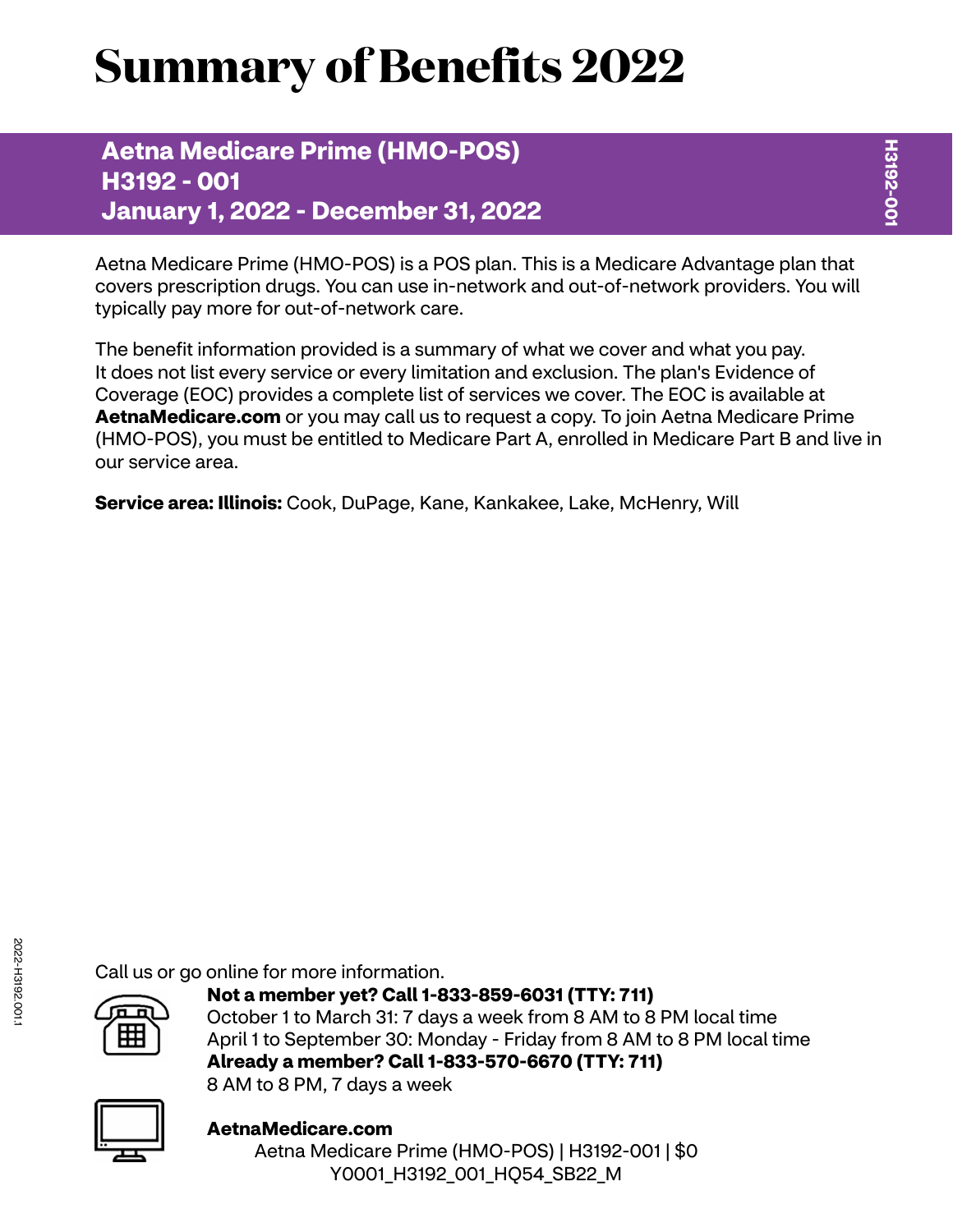#### **Compare our plan to Medicare**

To learn more about the coverage and costs of Original Medicare, look in your "Medicare & You" handbook. View it online at<www.medicare.gov>or get a copy by calling 1-800-MEDICARE (1-800-633-4227), 24 hours a day, 7 days a week. TTY users should call 1-877-486-2048.

#### **What you should know**

- **Primary Care Physician (PCP):** A PCP is important for helping to coordinate care and this plan requires you to select a PCP. When you enroll, we'll ask who your PCP is. If you don't tell us, we'll assign one to you. You can always change the PCP by calling us.
- **Referrals:** In most cases, your PCP must give you approval before you can use other providers in the network. You don't need a referral for out-of-network care, emergency care, or urgently needed services.
- **Network:** Our plan has a network of select providers to provide you with patient centric care, coordinated services and enhanced provider communication. To locate a network provider you may contact Member Services or search the online provider directory.
- **Prior authorizations:** Your provider will work with us to get approval before you receive certain services or drugs. Benefits that may require a prior authorization are listed with an asterisk (**\***) in the benefits grid.

| <b>Plan costs &amp; information</b>                                      | <b>In-network</b>                                                                                                                                                                                                                                                                   | <b>Out-of-network</b>                                     |  |
|--------------------------------------------------------------------------|-------------------------------------------------------------------------------------------------------------------------------------------------------------------------------------------------------------------------------------------------------------------------------------|-----------------------------------------------------------|--|
| Monthly plan premium                                                     | \$0<br>You must continue to pay your Medicare Part B premium.                                                                                                                                                                                                                       |                                                           |  |
|                                                                          |                                                                                                                                                                                                                                                                                     |                                                           |  |
| Plan deductible                                                          | \$0                                                                                                                                                                                                                                                                                 | \$0                                                       |  |
| Maximum out-of-pocket<br>amount (does not include<br>prescription drugs) | \$3,950 for in-network<br>services.                                                                                                                                                                                                                                                 | \$3,950 for in- and out-of-<br>network services combined. |  |
|                                                                          | The most you pay for copays, coinsurance and other costs for<br>medical services for the year. Once you reach the maximum<br>out-of-pocket, our plan pays 100% of covered medical<br>services. Your premium and prescription drugs don't count<br>toward the maximum out-of-pocket. |                                                           |  |

You can find more details on each benefit listed below in the Evidence of Coverage (EOC).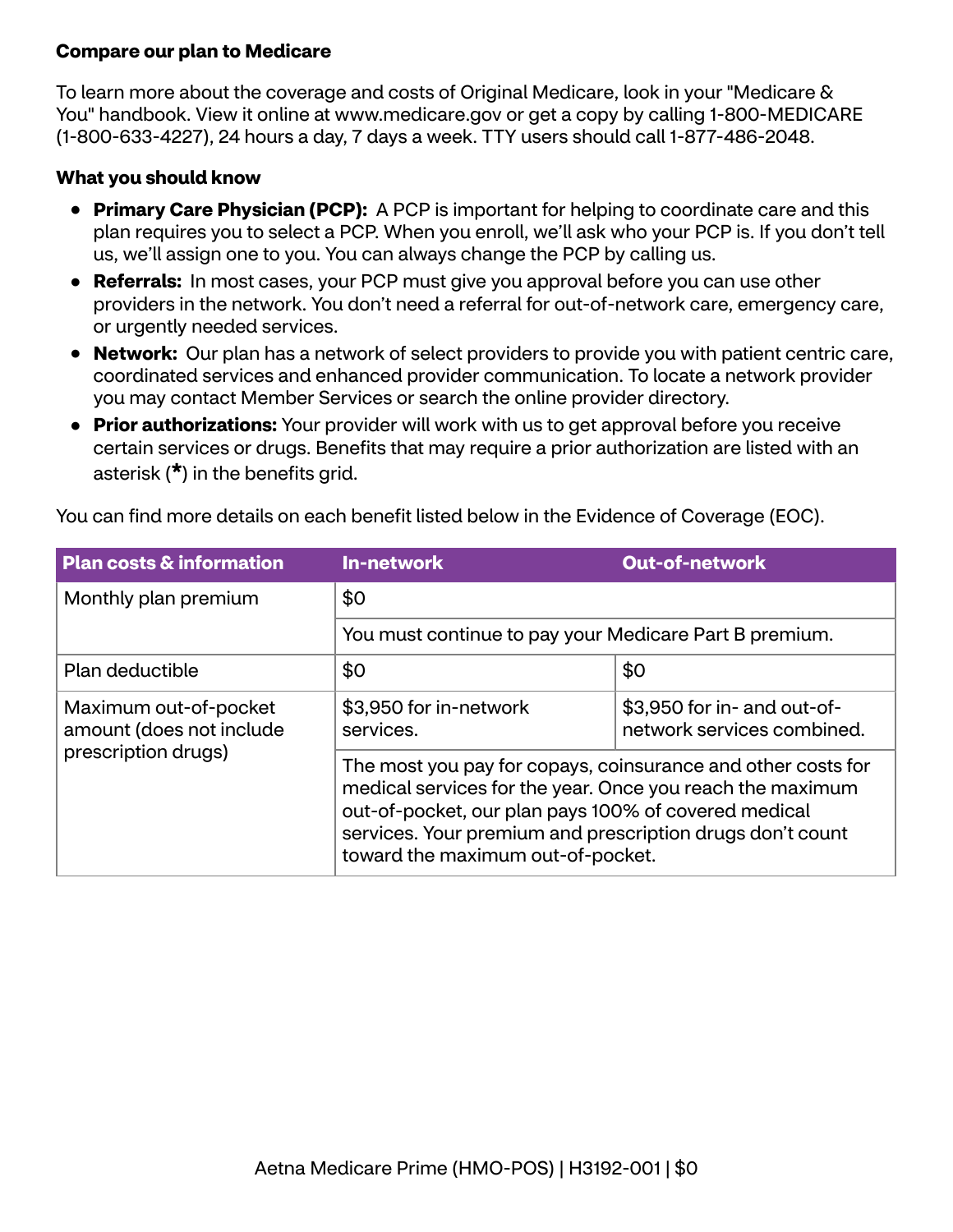| <b>Primary benefits</b>                     | <b>Your costs for</b><br>in-network care                    | <b>Your costs for</b><br>out-of-network care       |  |
|---------------------------------------------|-------------------------------------------------------------|----------------------------------------------------|--|
| Hospital coverage*                          |                                                             |                                                    |  |
| Inpatient hospital<br>coverage              | \$175 per day, days 1-7; \$0 per day,<br>days 8-90          | \$275 per day, days 1-7; \$0 per<br>day, days 8-90 |  |
|                                             | You pay \$0 for days 91 and<br>beyond.                      | You pay \$0 for days 91 and<br>beyond.             |  |
|                                             | Our plan covers an unlimited number of days.                |                                                    |  |
| Outpatient hospital<br>observation services | \$175 per stay                                              | Not Covered per stay                               |  |
| Outpatient hospital                         | $$0 - $175$                                                 | <b>Not Covered</b>                                 |  |
| services                                    | Lower cost sharing applies for services other than surgery. |                                                    |  |
| Ambulatory surgical<br>center               | \$175                                                       | <b>Not Covered</b>                                 |  |
| <b>Doctor visits</b>                        |                                                             |                                                    |  |
| Primary care physician<br>(PCP)             | \$0                                                         | <b>Not Covered</b>                                 |  |
| <b>Specialists</b>                          | \$20                                                        | <b>Not Covered</b>                                 |  |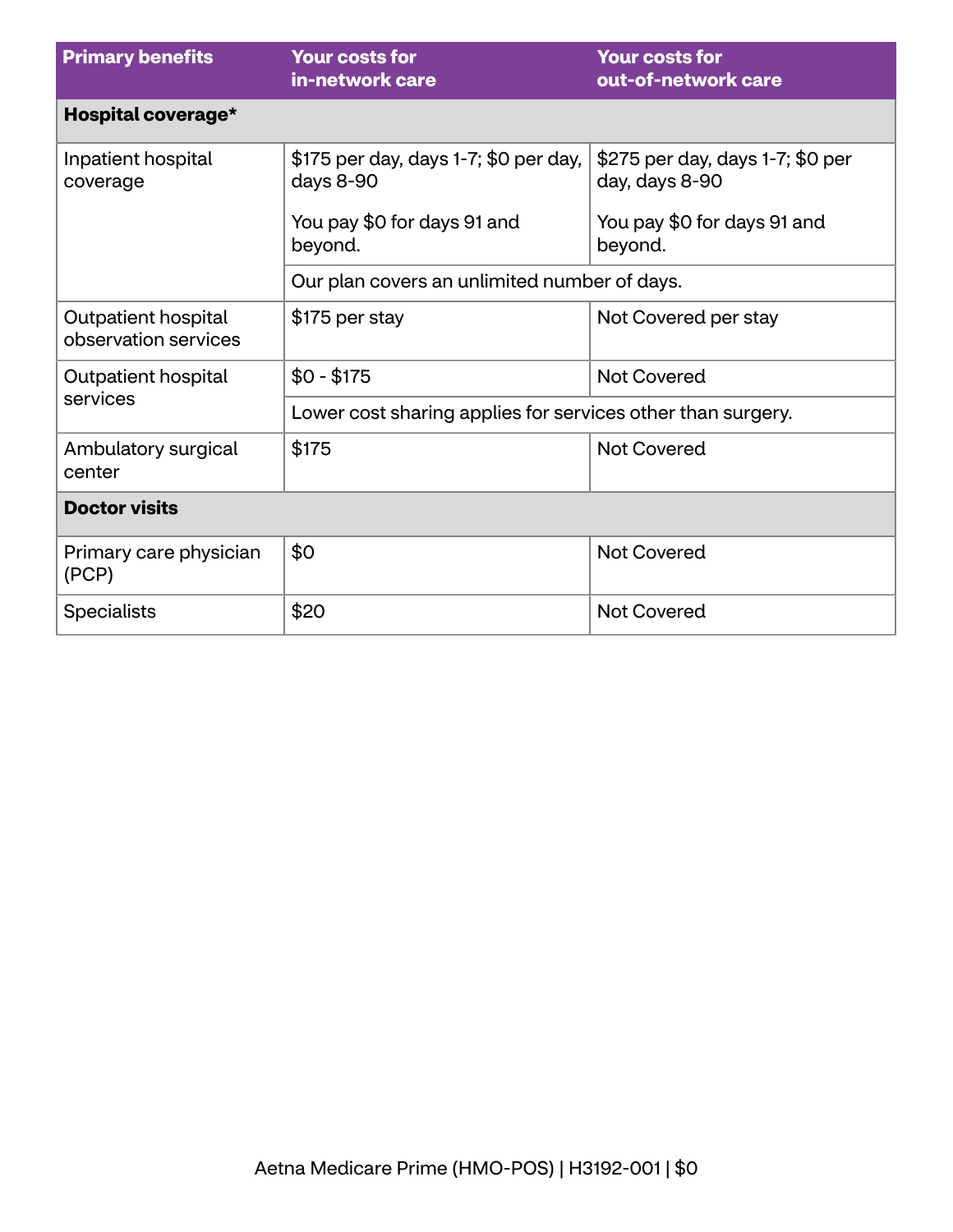| <b>Primary benefits</b>                       | <b>Your costs for</b><br>in-network care                                                                                                                                                                                                                                                                                                                   |                                                                                                                                                                                                                                              | <b>Your costs for</b><br>out-of-network care                                                        |                                                                                                                                                                                                                                                                                                                                              |
|-----------------------------------------------|------------------------------------------------------------------------------------------------------------------------------------------------------------------------------------------------------------------------------------------------------------------------------------------------------------------------------------------------------------|----------------------------------------------------------------------------------------------------------------------------------------------------------------------------------------------------------------------------------------------|-----------------------------------------------------------------------------------------------------|----------------------------------------------------------------------------------------------------------------------------------------------------------------------------------------------------------------------------------------------------------------------------------------------------------------------------------------------|
| Preventive care                               | \$0                                                                                                                                                                                                                                                                                                                                                        |                                                                                                                                                                                                                                              | <b>Not Covered</b>                                                                                  |                                                                                                                                                                                                                                                                                                                                              |
|                                               | Preventive care<br>includes:<br>*Abdominal<br>aortic aneurysm<br>screenings<br>* Alcohol misuse<br>screenings and<br>counseling<br>*Bone mass<br>measurements<br><b>Breast cancer</b><br>screening:<br>mammogram<br>*Cardiovascular<br>disease<br>screenings<br>*Cardiovascular<br>behavior therapy<br><b>Cervical and</b><br>vaginal cancer<br>screenings | <b>Colorectal</b><br>cancer<br>screenings<br>fecal occult<br>blood test,<br>flexible<br>*Depression<br>screenings<br>*Diabetes<br>screenings<br><b>*HBV</b> infection<br>screening<br>*Hepatitis C<br>*Lung cancer<br>screenings<br>services | (colonoscopy,<br>sigmoidoscopy)<br>screening tests<br><b>'HIV</b> screenings<br>* Nutrition therapy | * Obesity behavior<br>therapy<br>* Prostate cancer<br>screenings (PSA)<br><b>Sexually</b><br>transmitted<br>infections<br>screenings and<br>counseling<br>Tobacco use<br>cessation<br>counseling<br>*Vaccines:<br>Covid-19, flu,<br>hepatitis B,<br>pneumococcal<br>*Welcome to<br>Medicare<br>preventive visit<br>*Yearly wellness<br>visit |
| <b>Emergency &amp; urgent care</b>            |                                                                                                                                                                                                                                                                                                                                                            |                                                                                                                                                                                                                                              |                                                                                                     |                                                                                                                                                                                                                                                                                                                                              |
| Emergency care in the<br><b>United States</b> | \$90                                                                                                                                                                                                                                                                                                                                                       |                                                                                                                                                                                                                                              |                                                                                                     |                                                                                                                                                                                                                                                                                                                                              |
| Urgently needed care in<br>the United States  | \$30                                                                                                                                                                                                                                                                                                                                                       |                                                                                                                                                                                                                                              |                                                                                                     |                                                                                                                                                                                                                                                                                                                                              |
| Emergency & urgently<br>needed care worldwide | Emergency care: \$90<br>Urgently needed care: \$90<br>Ambulance: \$275                                                                                                                                                                                                                                                                                     |                                                                                                                                                                                                                                              |                                                                                                     |                                                                                                                                                                                                                                                                                                                                              |
| Diagnostic testing*                           |                                                                                                                                                                                                                                                                                                                                                            |                                                                                                                                                                                                                                              |                                                                                                     |                                                                                                                                                                                                                                                                                                                                              |
| Diagnostic radiology<br>(e.g. MRI & CT scans) | \$125                                                                                                                                                                                                                                                                                                                                                      |                                                                                                                                                                                                                                              | <b>Not Covered</b>                                                                                  |                                                                                                                                                                                                                                                                                                                                              |
| Lab services                                  | \$0                                                                                                                                                                                                                                                                                                                                                        |                                                                                                                                                                                                                                              | <b>Not Covered</b>                                                                                  |                                                                                                                                                                                                                                                                                                                                              |
| Diagnostic tests &<br>procedures              | \$50                                                                                                                                                                                                                                                                                                                                                       |                                                                                                                                                                                                                                              | <b>Not Covered</b>                                                                                  |                                                                                                                                                                                                                                                                                                                                              |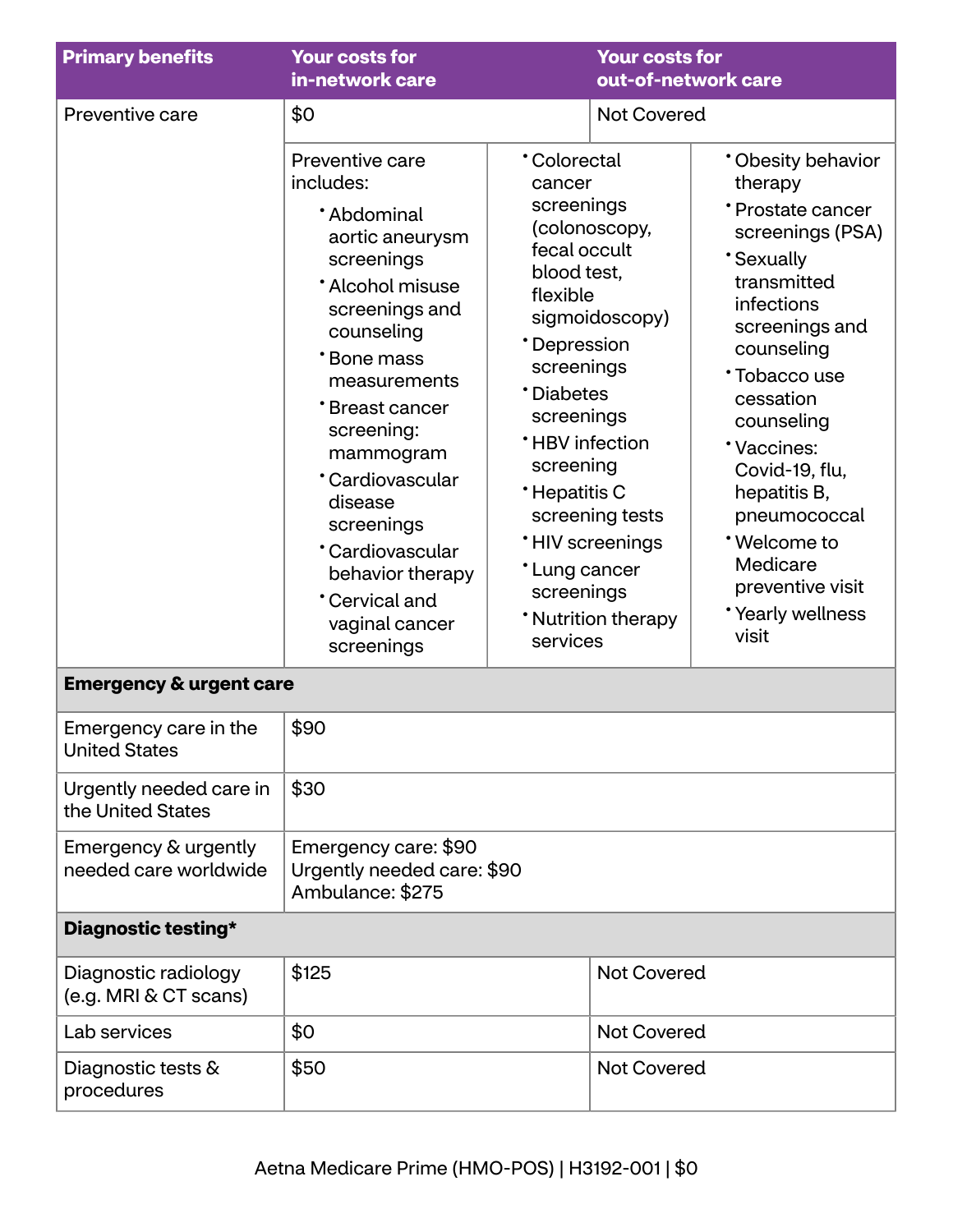| <b>Primary benefits</b>                                                      | <b>Your costs for</b><br>in-network care                                                                                                                                                                                                                                            | <b>Your costs for</b><br>out-of-network care |  |
|------------------------------------------------------------------------------|-------------------------------------------------------------------------------------------------------------------------------------------------------------------------------------------------------------------------------------------------------------------------------------|----------------------------------------------|--|
| <b>Outpatient x-rays</b>                                                     | \$10                                                                                                                                                                                                                                                                                | <b>Not Covered</b>                           |  |
| Hearing, dental, & vision                                                    |                                                                                                                                                                                                                                                                                     |                                              |  |
| Diagnostic hearing<br>exam                                                   | \$0                                                                                                                                                                                                                                                                                 | <b>Not Covered</b>                           |  |
| Routine hearing exam                                                         | \$0                                                                                                                                                                                                                                                                                 | <b>Not Covered</b>                           |  |
|                                                                              | We cover one exam every year. All appointments should be<br>scheduled through NationsHearing.                                                                                                                                                                                       |                                              |  |
| Hearing aids                                                                 | Our plan pays up to a maximum<br>amount of \$1,000 per ear, every<br>year. You are responsible for any<br>costs over this amount.                                                                                                                                                   | You pay the full cost.                       |  |
|                                                                              | NationsHearing will manage your hearing aid benefits. All hearing<br>aids must be purchased through NationsHearing.                                                                                                                                                                 |                                              |  |
| Dental services (in<br>addition to Original<br>Medicare coverage)            | Our plan pays up to \$3,000 every year for covered services.<br>Cosmetic procedures such as teeth whitening are not covered.<br>You are responsible for any costs over this amount.                                                                                                 |                                              |  |
|                                                                              | This plan uses the Aetna Dental® PPO Network. You can see in- or<br>out-of-network providers for dental services. Note: Most out-of-<br>network providers will bill us directly. If you use one who won't bill us,<br>you can pay for covered services and ask us to reimburse you. |                                              |  |
| Glaucoma screening                                                           | \$0                                                                                                                                                                                                                                                                                 | <b>Not Covered</b>                           |  |
| Diagnostic eye exams<br>(including diabetic eye                              | $$0 - $20$                                                                                                                                                                                                                                                                          | <b>Not Covered</b>                           |  |
| exams)                                                                       | Lower cost sharing: for diabetic eye exams<br>Higher cost sharing: for all other eye exams                                                                                                                                                                                          |                                              |  |
| Routine eye exam                                                             | \$0                                                                                                                                                                                                                                                                                 | <b>Not Covered</b>                           |  |
|                                                                              | We cover one exam every year.                                                                                                                                                                                                                                                       |                                              |  |
| Contacts and<br>eyeglasses (in addition<br>to Original Medicare<br>coverage) | Our plan pays up to a maximum amount of \$375 every year for<br>prescription eyewear. You are responsible for any costs over this<br>amount.<br>EyeMed will manage your eyewear benefits. If you choose a provider<br>outside of the network, services will not be covered.         |                                              |  |
|                                                                              |                                                                                                                                                                                                                                                                                     |                                              |  |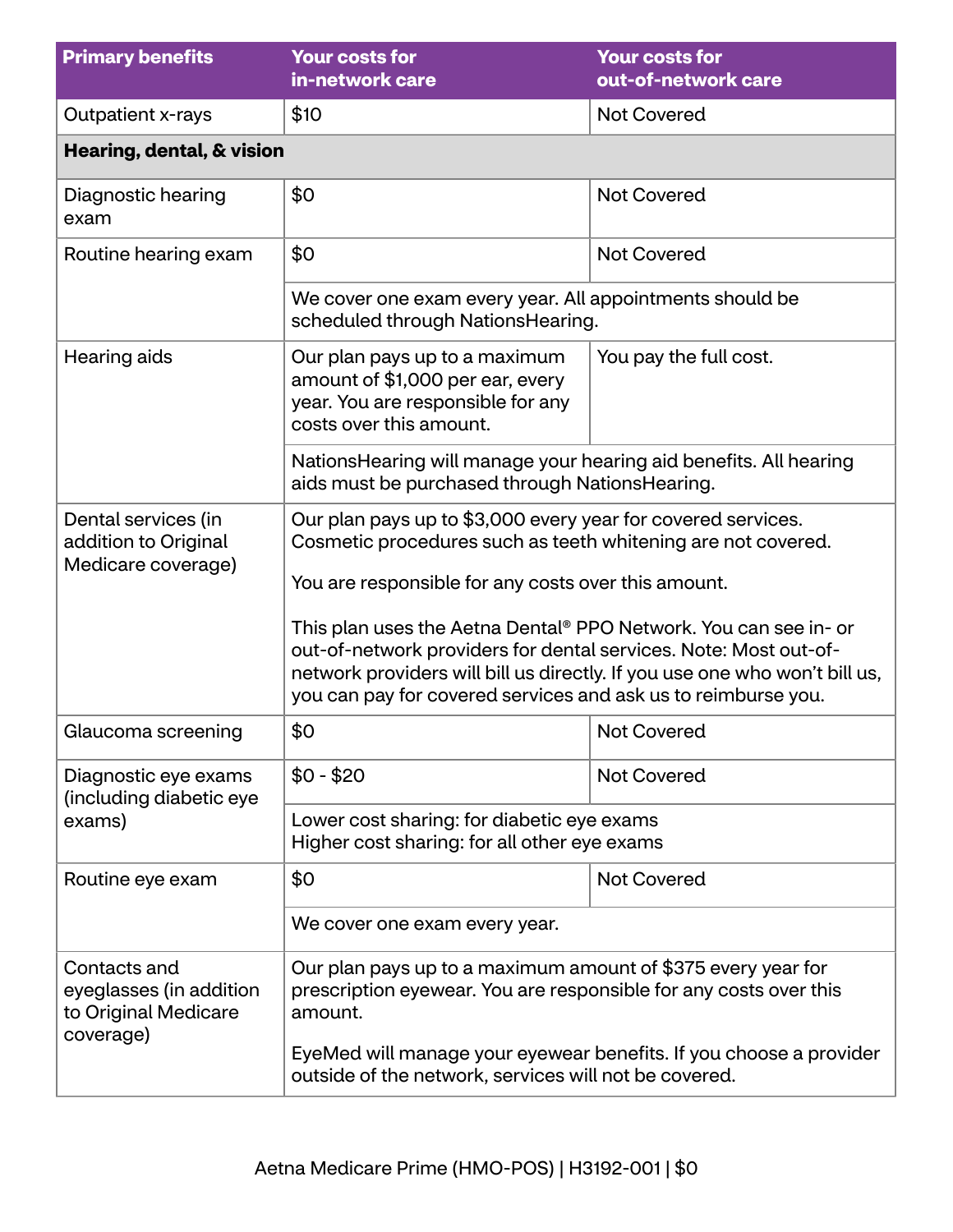| <b>Primary benefits</b>                             | <b>Your costs for</b><br>in-network care                           | <b>Your costs for</b><br>out-of-network care |  |  |
|-----------------------------------------------------|--------------------------------------------------------------------|----------------------------------------------|--|--|
| Mental health services*                             |                                                                    |                                              |  |  |
| Inpatient psychiatric<br>stay                       | \$1,871 per stay                                                   | <b>Not Covered</b>                           |  |  |
| Outpatient mental<br>health therapy<br>(individual) | \$40                                                               | <b>Not Covered</b>                           |  |  |
| Outpatient psychiatric<br>therapy (individual)      | \$40                                                               | <b>Not Covered</b>                           |  |  |
| Skilled nursing*                                    |                                                                    |                                              |  |  |
| Skilled nursing facility<br>(SNF)                   | \$0 per day, days 1-20; \$184 per<br>day, days 21-100              | <b>Not Covered</b>                           |  |  |
|                                                     | Our plan covers up to 100 days per benefit period.                 |                                              |  |  |
| Therapy*                                            |                                                                    |                                              |  |  |
| Physical and speech<br>therapy                      | \$40                                                               | <b>Not Covered</b>                           |  |  |
| Occupational therapy                                | \$40                                                               | <b>Not Covered</b>                           |  |  |
| <b>Ambulance &amp; routine transportation</b>       |                                                                    |                                              |  |  |
| Ground ambulance<br>(one-way trip)                  | \$275                                                              | <b>Not Covered</b>                           |  |  |
| Air ambulance*<br>(one-way trip)                    | \$350                                                              | <b>Not Covered</b>                           |  |  |
| Routine transportation<br>(non-emergency)           | \$0                                                                | <b>Not Covered</b>                           |  |  |
|                                                     | Our plan covers 12 one-way trips every year to approved locations. |                                              |  |  |
|                                                     | Access2Care will manage your transportation benefit.               |                                              |  |  |
| <b>Medicare Part B drugs*</b>                       |                                                                    |                                              |  |  |
| Chemotherapy drugs                                  | 20%                                                                | <b>Not Covered</b>                           |  |  |
| Other Part B drugs                                  | 20%                                                                | <b>Not Covered</b>                           |  |  |

**\*** Prior authorization may be required for these benefits. See the EOC for details.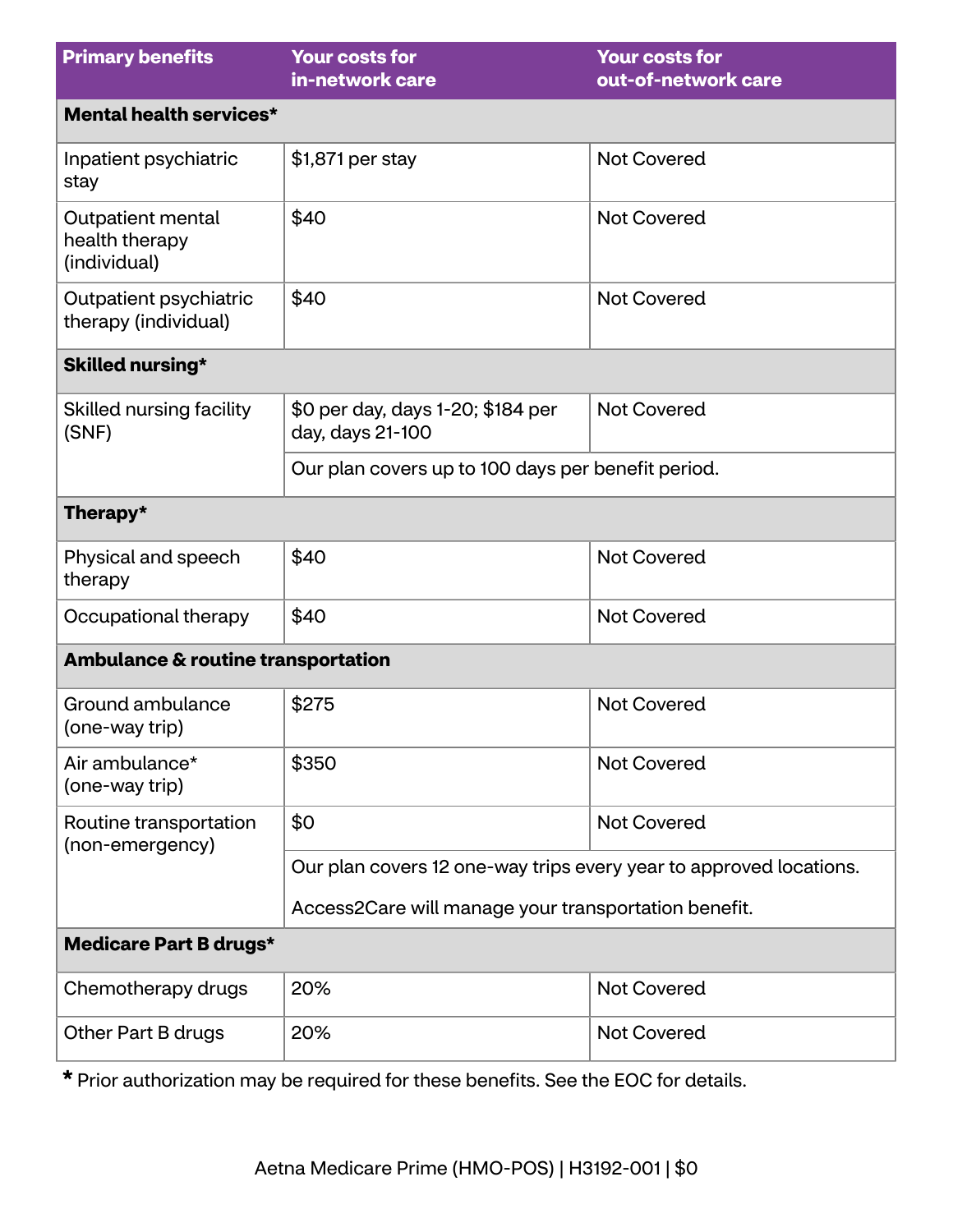#### **Aetna Medicare Prime (HMO-POS) includes extra benefits. Learn more about these benefits after the prescription drug information.**

| <b>Prescription drugs</b> (Your costs may be lower if you qualify for Extra Help) |                                                                                                                                                                                                                                                                                                                                                                                          |  |
|-----------------------------------------------------------------------------------|------------------------------------------------------------------------------------------------------------------------------------------------------------------------------------------------------------------------------------------------------------------------------------------------------------------------------------------------------------------------------------------|--|
| Formulary name                                                                    | B2 (You can use this when referencing our list of covered drugs.)                                                                                                                                                                                                                                                                                                                        |  |
| Insulin Savings Program                                                           | This plan participates in the Insulin Savings Program providing<br>affordable copayments of up to \$35 for a 30 day supply (up<br>to \$105 for a 100-day supply) at both preferred and standard<br>pharmacies for select insulins on Tier 3 through the Initial<br>Coverage and Coverage Gap stages of the plan. These<br>copayments apply at retail, mail or long-term care pharmacies. |  |

#### **Stage 1: Deductible**

You pay the full cost of drugs until you reach your deductible.

| This plan doesn't have<br>a deductible, so your<br>coverage begins at Stage | \$0 |
|-----------------------------------------------------------------------------|-----|
|                                                                             |     |

#### **Stage 2: Initial coverage**

You pay the costs below until your total drug costs reach \$4,430. You pay the copay listed below or the cost of the drug, whichever is lower. These cost shares may also apply to Home Infusion drugs when obtained through your Part D benefit.

|                                  | 30-day supply<br>through<br><b>Retail or Mail</b> |                 | $100$ -day<br>supply through<br><b>Retail or Mail</b> |                 | 31-day supply<br>through<br><b>Long-Term Care</b> |
|----------------------------------|---------------------------------------------------|-----------------|-------------------------------------------------------|-----------------|---------------------------------------------------|
|                                  | <b>Preferred</b>                                  | <b>Standard</b> | <b>Preferred</b>                                      | <b>Standard</b> | <b>Standard</b>                                   |
| <b>Tier 1: Preferred Generic</b> | \$0                                               | \$15            | \$0                                                   | \$45            | \$15                                              |
| Tier 2: Generic                  | \$0                                               | \$20            | \$0                                                   | \$60            | \$20                                              |
| Tier 3: Preferred Brand          | \$47                                              | \$47            | \$141                                                 | \$141           | \$47                                              |
| Tier 4: Non-Preferred Drug       | \$100                                             | \$100           | \$300                                                 | \$300           | \$100                                             |
| Tier 5: Specialty                | 33%                                               | 33%             | N/A                                                   | N/A             | 33%                                               |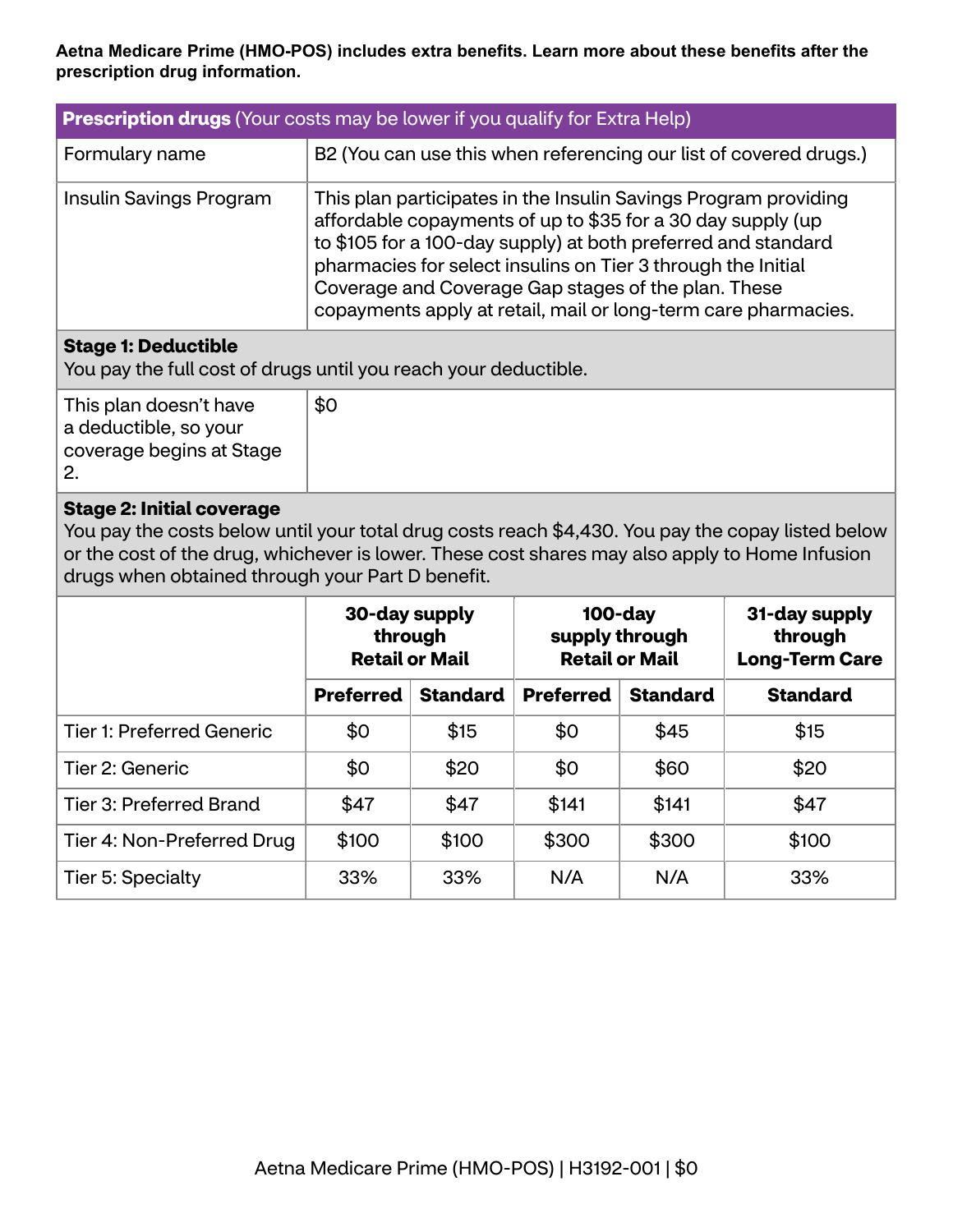#### **Prescription drugs** (Your costs may be lower if you qualify for Extra Help)

#### **Stage 3: Coverage gap**

Our plan offers some coverage in this stage. The coverage gap lasts until your out-of-pocket drug costs reach \$7,050.

|                                                                                    | 30-day supply through Retail or Mail                         |                 |  |
|------------------------------------------------------------------------------------|--------------------------------------------------------------|-----------------|--|
|                                                                                    | <b>Preferred</b>                                             | <b>Standard</b> |  |
| <b>Tier 1: Preferred Generic</b>                                                   | \$0                                                          | \$15            |  |
| Tier 2: Generic                                                                    | \$0                                                          | \$20            |  |
| All other Brand Name<br>Drugs                                                      | 25% of the plan's cost                                       |                 |  |
| All other Generic Drugs                                                            | 25% of the plan's cost                                       |                 |  |
| <b>Stage 4: Catastrophic coverage</b><br>You pay a small cost share for each drug. |                                                              |                 |  |
| <b>Generic Drugs</b>                                                               | You pay the greater of 5% of the cost of the drug or \$3.95. |                 |  |
| <b>Brand Name Drugs</b>                                                            | You pay the greater of 5% of the cost of the drug or \$9.85. |                 |  |

| <b>Other benefits</b>                                     | <b>Your costs for</b><br>in-network care                                                                                                                                                                                        | <b>Your costs for</b><br>out-of-network care |
|-----------------------------------------------------------|---------------------------------------------------------------------------------------------------------------------------------------------------------------------------------------------------------------------------------|----------------------------------------------|
| Equipment, prosthetics, & supplies*                       |                                                                                                                                                                                                                                 |                                              |
| Diabetic supplies                                         | $0\% - 20\%$                                                                                                                                                                                                                    | <b>Not Covered</b>                           |
|                                                           | We only cover OneTouch/LifeScan supplies, including test strips,<br>glucose monitors, solutions, lancets and lancing devices for \$0.<br>Note: In case of an approved medical exception, other brands may<br>be covered at 20%. |                                              |
| Durable medical<br>equipment (e.g.<br>wheelchair, oxygen) | <b>20%</b>                                                                                                                                                                                                                      | <b>Not Covered</b>                           |
| Prosthetics (e.g. braces,<br>artificial limbs)            | 20%                                                                                                                                                                                                                             | <b>Not Covered</b>                           |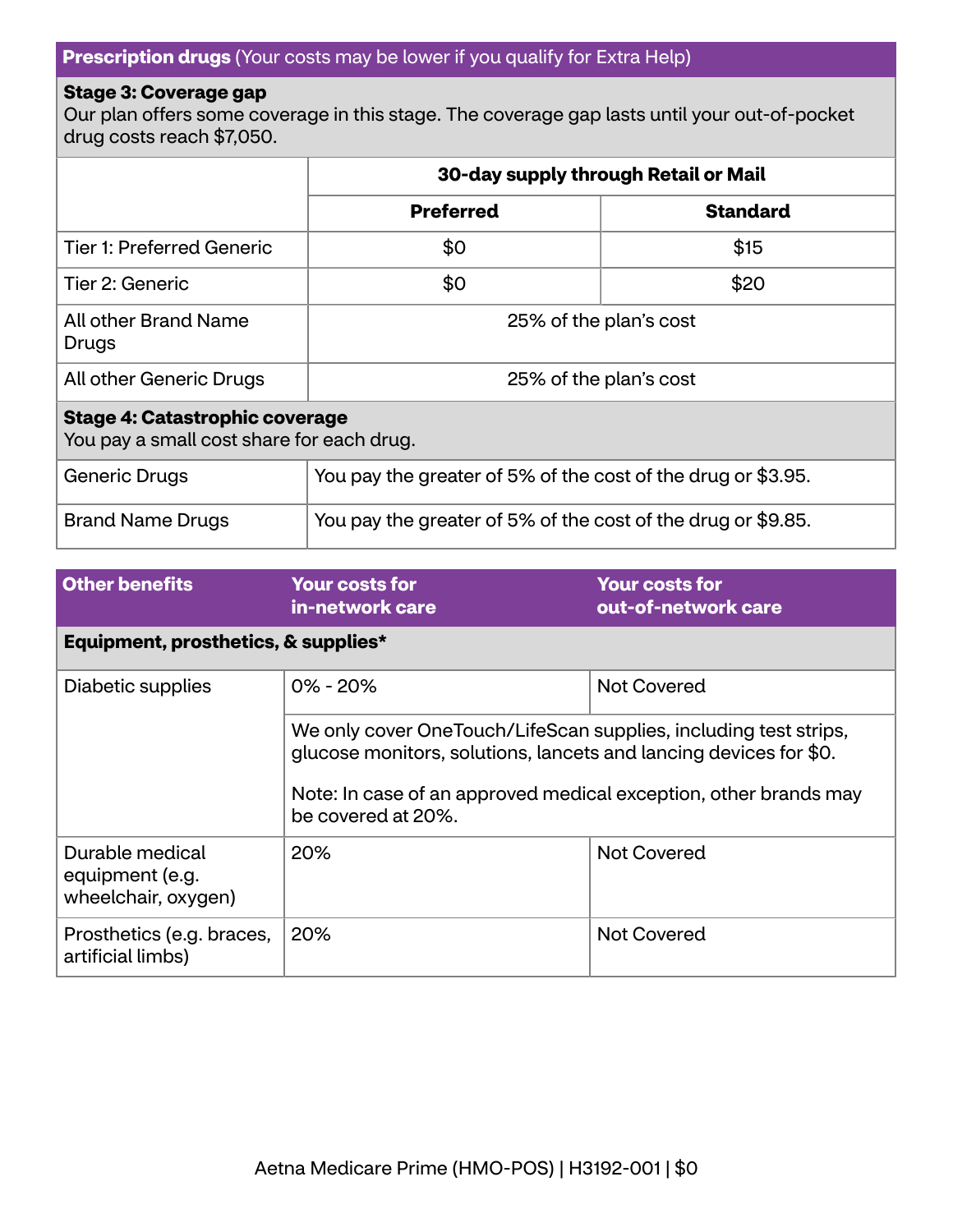| <b>Other benefits</b>                                 | <b>Your costs for</b><br>in-network care | <b>Your costs for</b><br>out-of-network care |
|-------------------------------------------------------|------------------------------------------|----------------------------------------------|
| Substance abuse*                                      |                                          |                                              |
| Outpatient substance<br>abuse (Individual<br>therapy) | \$40                                     | <b>Not Covered</b>                           |

**\*** Prior authorization may be required for these benefits. See the EOC for details.

| <b>Additional benefits and</b><br>services provided by | <b>Benefit information</b>                                                                                                                                                                                                                                                                                                       |                                              |
|--------------------------------------------------------|----------------------------------------------------------------------------------------------------------------------------------------------------------------------------------------------------------------------------------------------------------------------------------------------------------------------------------|----------------------------------------------|
| <b>Aetna Medicare Prime</b><br>(HMO-POS)               | <b>Your costs for</b><br>in-network care                                                                                                                                                                                                                                                                                         | <b>Your costs for</b><br>out-of-network care |
| 24-Hour Nurse Line                                     | Speak with a registered nurse 24 hours a day, 7 days a week to<br>discuss medical issues or wellness topics.                                                                                                                                                                                                                     |                                              |
| Chiropractic care*                                     | Medicare covered services:<br>\$20                                                                                                                                                                                                                                                                                               | Medicare covered services:<br>Not Covered    |
| Extra benefits for certain<br>chronic conditions       | If you're eligible, Papa can connect you with an adult companion<br>who can spend up to 10 hours per month with you. You can receive<br>companionship or help with errands, technology and house needs.<br>Your Aetna Care Team will determine your eligibility for this benefit.                                                |                                              |
| <b>Fitness</b>                                         | Basic membership at participating SilverSneakers <sup>®</sup> facilities and<br>access to online wellness related tools, planners, newsletters and<br>classes, at no extra cost.<br>You can request an at-home fitness kit through SilverSneakers® if you<br>don't live near a participating club or prefer to exercise at home. |                                              |
| <b>Meals</b>                                           | When you get home after an inpatient hospital or skilled nursing stay,<br>we cover up to 28 home delivered meals over 14 days. You will be<br>contacted to schedule delivery if eligible and meals will be provided<br>through GA Foods®.                                                                                        |                                              |
| Over-the-counter items<br>(OTC)                        | Get over-the-counter health and wellness products by mail or at<br>participating CVS <sup>®</sup> stores.<br>Our plan pays up to a maximum amount of \$120 every quarter.                                                                                                                                                        |                                              |
|                                                        | OTC Health Solutions will manage your OTC benefit. See the OTC<br>catalog for a list of eligible items. You can find the catalog at https://<br>www.cvs.com/otchs/myorder.<br>You'll also be mailed a one-time box of preselected OTC items.                                                                                     |                                              |
|                                                        |                                                                                                                                                                                                                                                                                                                                  |                                              |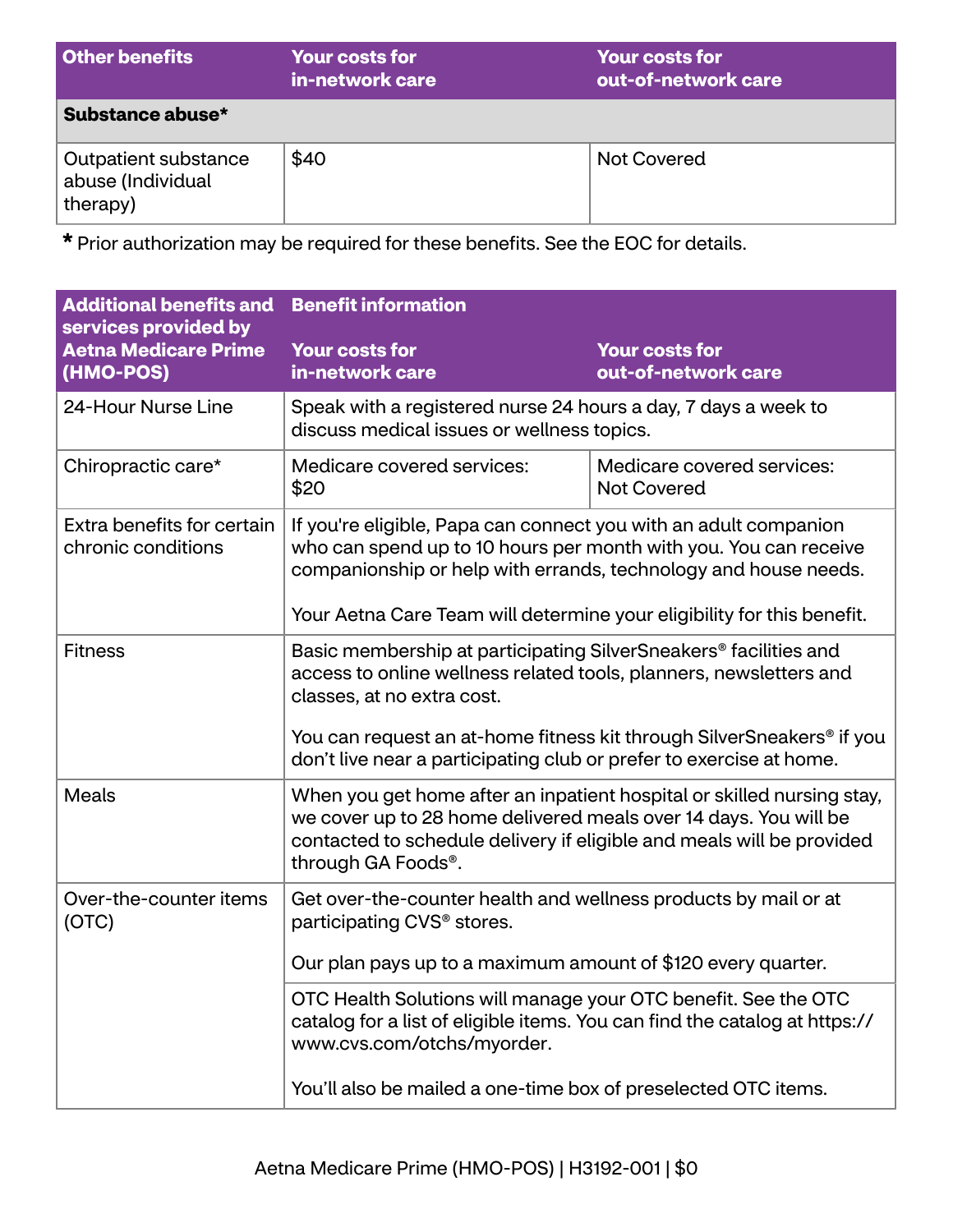| <b>Additional benefits and Benefit information</b><br>services provided by<br><b>Aetna Medicare Prime</b><br>(HMO-POS) |                                                                                                                                                                                                                                                                                                                                                                                                                                                                                                                                                                                                                                                                                                                                                                                              |                                              |
|------------------------------------------------------------------------------------------------------------------------|----------------------------------------------------------------------------------------------------------------------------------------------------------------------------------------------------------------------------------------------------------------------------------------------------------------------------------------------------------------------------------------------------------------------------------------------------------------------------------------------------------------------------------------------------------------------------------------------------------------------------------------------------------------------------------------------------------------------------------------------------------------------------------------------|----------------------------------------------|
|                                                                                                                        | <b>Your costs for</b><br>in-network care                                                                                                                                                                                                                                                                                                                                                                                                                                                                                                                                                                                                                                                                                                                                                     | <b>Your costs for</b><br>out-of-network care |
| Resources For Living <sup>®</sup>                                                                                      | Resources For Living <sup>®</sup> helps connect you to resources in your<br>community such as senior housing, adult daycare, meal subsidies,<br>community activities and more.                                                                                                                                                                                                                                                                                                                                                                                                                                                                                                                                                                                                               |                                              |
| Telehealth*                                                                                                            | You can receive primary care, physician specialist, mental health and<br>urgent care services via a virtual visit.<br>Members should contact their doctor for information on what<br>telehealth services they offer and how to schedule a telehealth<br>visit. Depending on location, members may also have the option to<br>schedule a telehealth visit 24 hours a day, 7 days a week via Teladoc,<br>MinuteClinic Video Visit, or other provider that offers telehealth<br>services covered under your plan. Members can access Teladoc<br>at https://www.teladoc.com/aetna/ or by calling 1-855-TELADOC<br>(1-855-835-2362) (TTY: 711). Members can find out if MinuteClinic<br>Video Visit are available in their area at: https://www.cvs.com/<br>minuteclinic/virtual-care/videovisit. |                                              |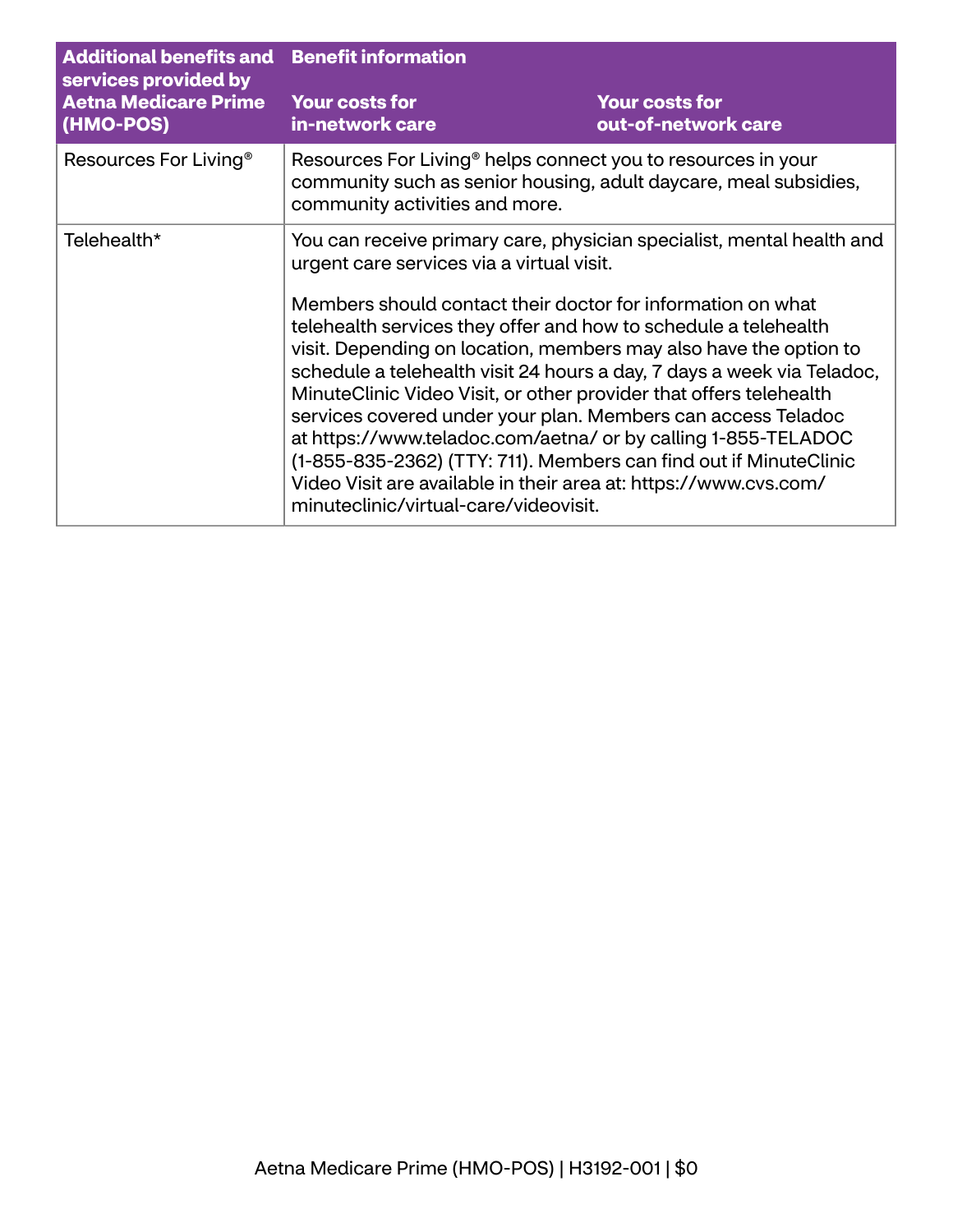## **Pre-enrollment checklist**

Before making an enrollment decision, it is important that you fully understand our benefits and rules. If you have any questions, you can call and speak to a member services representative at **1-833-859-6031 (TTY: 711)**. From October 1 to March 31, you can call us 7 days a week from 8 a.m. - 8 p.m. local time. From April 1 to September 30, we're here Monday through Friday from 8 a.m. - 8 p.m. local time.

### **Understanding the benefits**

- $\Box$  Review the full list of benefits found in the Evidence of Coverage (EOC), especially those services for which you routinely see a doctor. Visit **[AetnaMedicare.com](http://AetnaMedicare.com)** or call **1-833-859-6031 (TTY: 711)** to view a copy of the EOC.
- $\Box$  Review the provider directory (or ask your doctor) to make sure the doctors you see now are in the network. If they are not listed, it means you will likely have to select a new doctor.
- $\Box$  Review the pharmacy directory to make sure the pharmacy you use for any prescription medicine is in the network. If the pharmacy is not listed, you will likely have to select a new pharmacy for your prescriptions.

#### **Understanding important rules**

- $\Box$  You must continue to pay your Medicare Part B premium. This premium is normally taken out of your Social Security check each month.
- Benefits, premiums and/or copayments/co-insurance may change on January 1, 2023.
- $\Box$  Our plan allows you to see providers outside of our network (non-contracted providers). However, while we will pay for covered services provided by a non-contracted provider, the provider must agree to treat you. Except in an emergency or urgent situations, noncontracted providers may deny care. In addition, you may pay a higher co-pay for services received by non-contracted providers.

© 2021 Aetna Inc. Y0001 NR 0009 21693a 2021 C